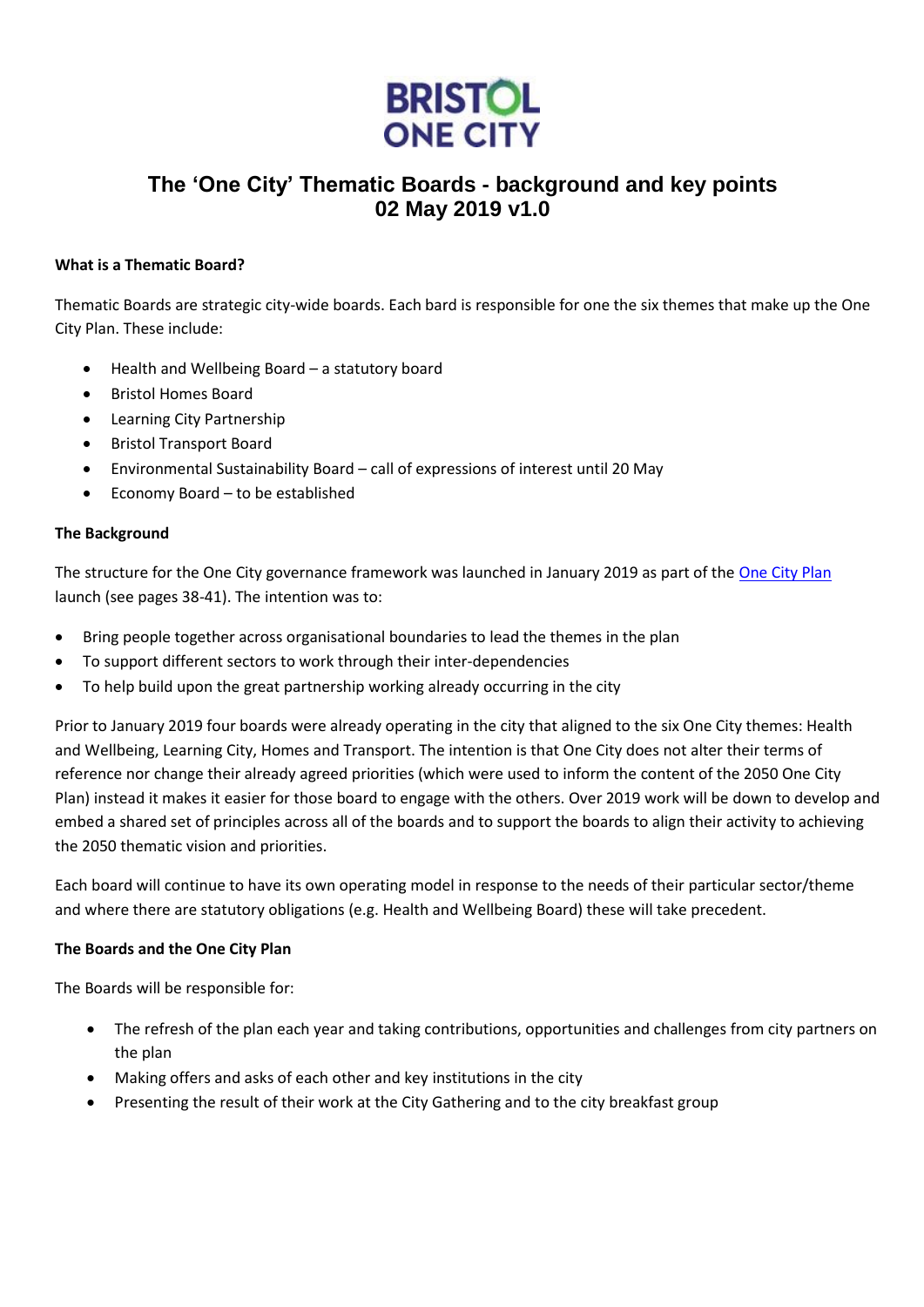## **The One City Governance Structure**



### **Decision making authority**

It is intended that the Boards make informed and evidenced recommendations to decision makers in the city but that individual organisations follow their own decision making processes regarding committing resources and/or changing or adopting policy. This is particularly important for the City Council who must make decisions regarding city-wide policy and/or expenditure of public money in accordance with its constitution and national legislation (e.g. citywide policy decisions must be made in public with 28 days' notice) as well as for the other organisations such as the NHS and the Police for example (non-public organisations however may enable their members on the board to take decisions on their behalf at the board but that is at the discretion of individual organisations).

It is worth noting that some of the boards do have historic delegated authority to make decisions (Learning City, Homes Board and Health & Wellbeing) as set out in the council's constitution however it is not intended that any new boards will have this authority.

#### **What scope is there for change?**

Part of a key principle of the whole One City Approach is the ability to learn, adapt and evolve. As a new framework it is the intention that for the first few years it will be regularly reviewed with partners to see how it is operating. This includes identifying any lessons learnt from the setting up of the new boards but also ensuring the existing boards are getting the maximum amount of benefit from the model and making any changes to enable this.

#### **Membership**

The membership of the boards and how that membership is decided is a decision for each board. The One City Approach is underpinned by the need to enable inclusion and champion diversity and the City Office will encourage/support all boards to ensure that this continues to be key priority for them in terms of membership. Please note that some boards, like Health and Wellbeing, have a statutory requirements regarding membership.

#### **Wider Engagement**

The City Office is currently out to recruitment for an Operations and Stakeholder Engagement Manager and one of their priorities for 2019 is to develop, with partners and community groups, a detailed engagement strategy, a programme of events and to expand the One City communications tools to include podcasts, radio, social media etc.